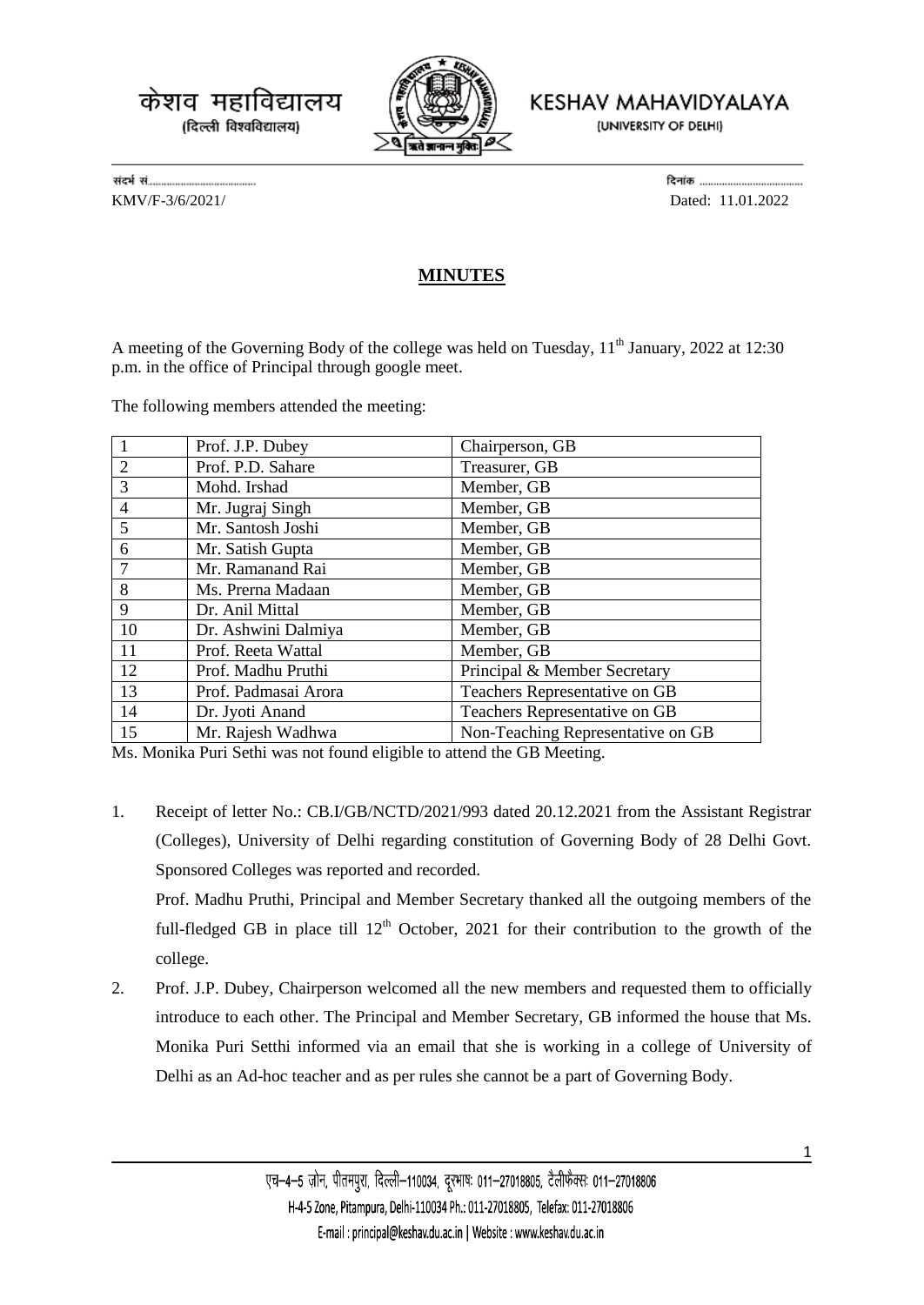केशव महाविद्यालय (दिल्ली विश्वविद्यालय)



KESHAV MAHAVIDYALAYA

(UNIVERSITY OF DELHI)

KMV/F-3/6/2021/ Dated: 11.01.2022

- 3. Prof. J.P. Dubey, Chairperson invited nomination from members for the post of Chairperson, Governing Body. Mr. Satish Gupta proposed the name of Mohd. Irshad for the post of Chairperson, Governing Body. Mr. Ramanand Rai, Mr. Jugraj Singh and Mr. Santosh Joshi seconded his name. Mohd. Irshad was unanimiously elected unopposed for the post of Chairperson, Governing Body of Keshav Mahavidyalaya. All the members congratulated him for being elected as Chairperson, Governing Body. The members also thanked Prof. J.P Dubey for the services he rendered as the Chairperson, Governing Body. Prof. Dubey congratulated Mohd. Irshad on being elected Chairperson of the Governing Body unopposed and requested Mr. Irshad, the new Chairperson of the Governing Body to carry on with other Agenda Items. Prof. Dubey requested the house to allow him to leave the meeting due to his other pressing official engagement. He authorized the Governing Body members to put his name in any committee to be constituted. Mohd. Irshad thanked all the members for reposing faith in him and assured the members of his best services in the interest of the institution.
- 4. Mohd. Irshad, Chairperson, Governing Body proposed the name of Mr. Satish Gupta for the post of Treasurer, Governing Body. The GB members unanimously accepted his name for the post of Treasurer, Governing Body. Mr. Satish Gupta was appointed as Treasurer, Governing Body. Mr. Satish Gupta thanked to all the members for reposing faith in him and assured the members of his best services in the interest of the institution. The members also thanked Prof. P.D. Sahare for the services he rendered as the Treasurer, Governing Body.

| <b>Finance Committee</b> |                       |                                      |  |
|--------------------------|-----------------------|--------------------------------------|--|
|                          | Mr. Satish Gupta      | Chairman                             |  |
|                          | Prof. Madhu Pruthi    | Principal                            |  |
|                          | Dr. Kanupriya Goswami | <b>Bursar</b>                        |  |
| 4                        | Prof. P.D. Sahare     | University Representative and Member |  |
|                          | Dr. Anil Mittal       | Member                               |  |

5. The following Finance Committee was constituted.